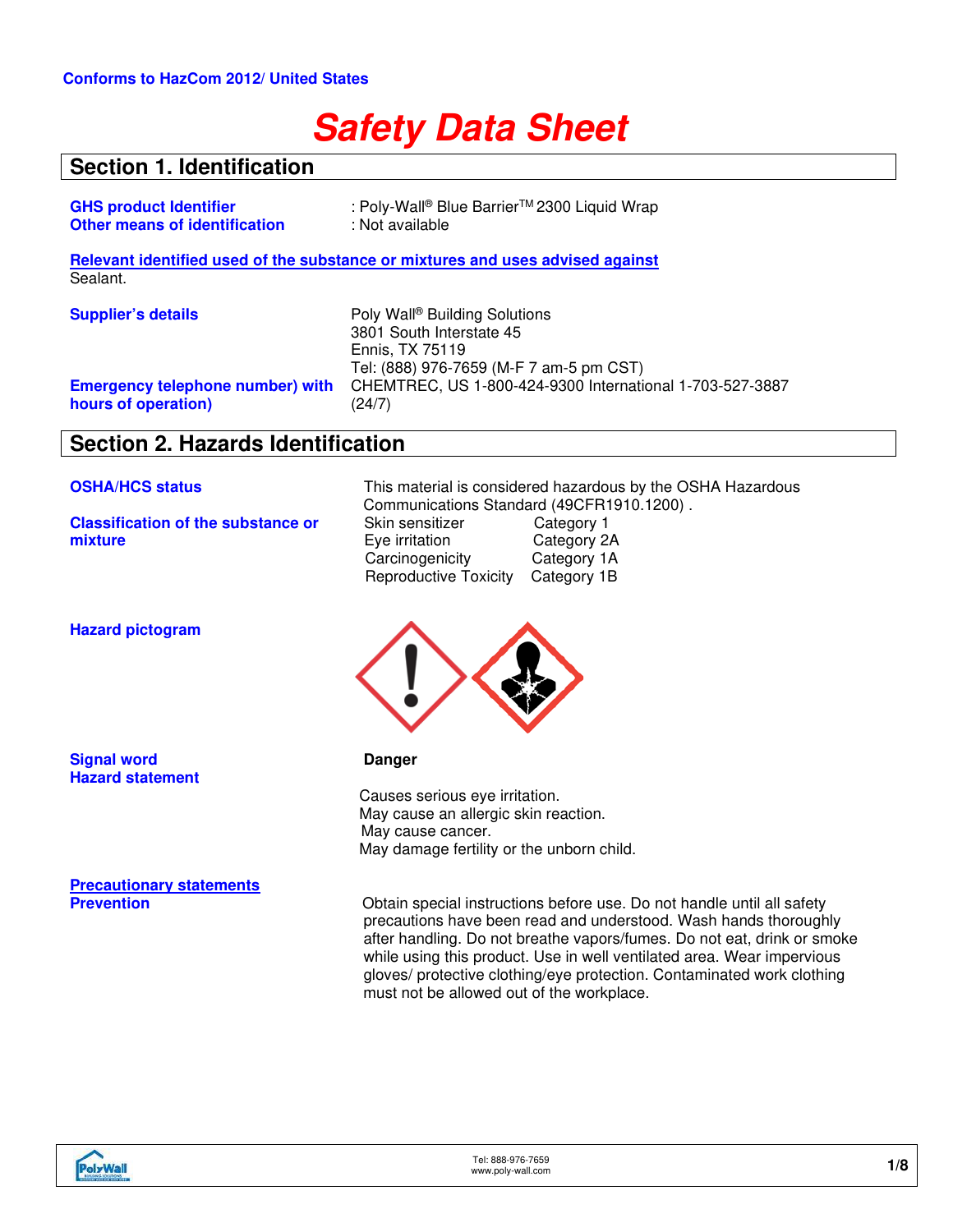## **Section 2. Hazards Identification**

| <b>Response</b>                         | If on skin: Wash with plenty of water. Take off contaminated clothing and<br>wash if before reuse. If skin irritation or rash occurs: get medical advice/<br>attention. If in eyes: Rinse cautiously with water for several minutes.<br>Remove contact lenses, if present and easy to do so. Continue rinsing. If<br>eye irritation persists: Get medical advice/ attention. If inhaled: remove<br>person to fresh air and keep comfortable for breathing. If experiencing<br>respiratory symptoms: Call a poison center/doctor. If swallowed: Rinse<br>mouth. DO NOT induce vomiting. Get medical advice/attention if you feel<br>unwell. If exposed or concerned: get medical advice/attention. |
|-----------------------------------------|---------------------------------------------------------------------------------------------------------------------------------------------------------------------------------------------------------------------------------------------------------------------------------------------------------------------------------------------------------------------------------------------------------------------------------------------------------------------------------------------------------------------------------------------------------------------------------------------------------------------------------------------------------------------------------------------------|
| <b>Storage</b>                          | Store locked up. Store in a well-ventilated place, keep cool. Keep container<br>tightly closed.                                                                                                                                                                                                                                                                                                                                                                                                                                                                                                                                                                                                   |
| <b>Disposal</b>                         | Dispose of contents and container in accordance with all local, regional,<br>national and international regulations.                                                                                                                                                                                                                                                                                                                                                                                                                                                                                                                                                                              |
| <b>Hazards not otherwise classified</b> | Not applicable.                                                                                                                                                                                                                                                                                                                                                                                                                                                                                                                                                                                                                                                                                   |
| <b>Unknown Acute Toxicity</b>           | 14.7 % of the mixture consists of ingredient(s) of unknown acute toxicity.                                                                                                                                                                                                                                                                                                                                                                                                                                                                                                                                                                                                                        |

## **Section 3. Composition/information on Ingredients**

| <b>Substance/Mixture</b>             | Mixture        |
|--------------------------------------|----------------|
| <b>Other means of identification</b> | Not available  |
| <b>CAS number/other identifiers</b>  |                |
| <b>CAS number</b>                    | Not applicable |

| Ingredient name                   | %                          | <b>CAS Number</b> |
|-----------------------------------|----------------------------|-------------------|
| <b>Silyl Terminated Polyether</b> | 10-30 $%$                  | Proprietary       |
| Aminoalkoxysilane                 | $0.1 - 1.0\%$ <sup>*</sup> | 1760-24-3         |
| Calcium Carbonate**               | 40 - 70 $\%^*$             | 1317-65-3         |
| Trimethoxyvinylsilane             | $0.1 - 1.0\%$ *            | 2768-02-7         |
| Crystaline Silica, Quartz**       | $0.1 - 1.0\%$ *            | 14808-60-7        |
| Dibutyltin bis(acetylacetonate)   | $0.1 - 1.0\%$ *            | 22673-19-4        |
| Titanium Dioxide**                | $0.1 - 1.0\%$ *            | 13463-67-7        |

\*\* Inhalation of particulates unlikely due to product's physical state.

\* The exact percentage (concentration) of composition has been withheld as a trade secret. Occupational exposure limits,if available,are listed in Section 8.

### **Section 4. First Aid Measures**

| Description of necessary first aid measures. |                                                                                                                                                                                                                                                                         |
|----------------------------------------------|-------------------------------------------------------------------------------------------------------------------------------------------------------------------------------------------------------------------------------------------------------------------------|
| <b>Eye contact</b>                           | In case of contact, immediately flush eyes with plenty of water for at least<br>15 minutes. Remove contact lenses if present and easy to do. Get medical<br>attention immediately.                                                                                      |
| <b>Inhalation</b>                            | If breathing is difficult, remove victim to fresh air and keep at rest in a<br>position comfortable for breathing. Get medical advice/attention if you feel<br>unwell.                                                                                                  |
| <b>Skin contact</b>                          | In case of contact, immediately flush skin with plenty of soap and water. For<br>minor contact, avoid spreading material on affected skin. If skin irritation or<br>rash occurs: get medical attention/advice. Take off contaminated clothing<br>and wash before reuse. |
|                                              |                                                                                                                                                                                                                                                                         |

| <b>PolyWall</b> | Fel: 888-976-7659<br>www.poly-wall.com | 2/8 |
|-----------------|----------------------------------------|-----|
|-----------------|----------------------------------------|-----|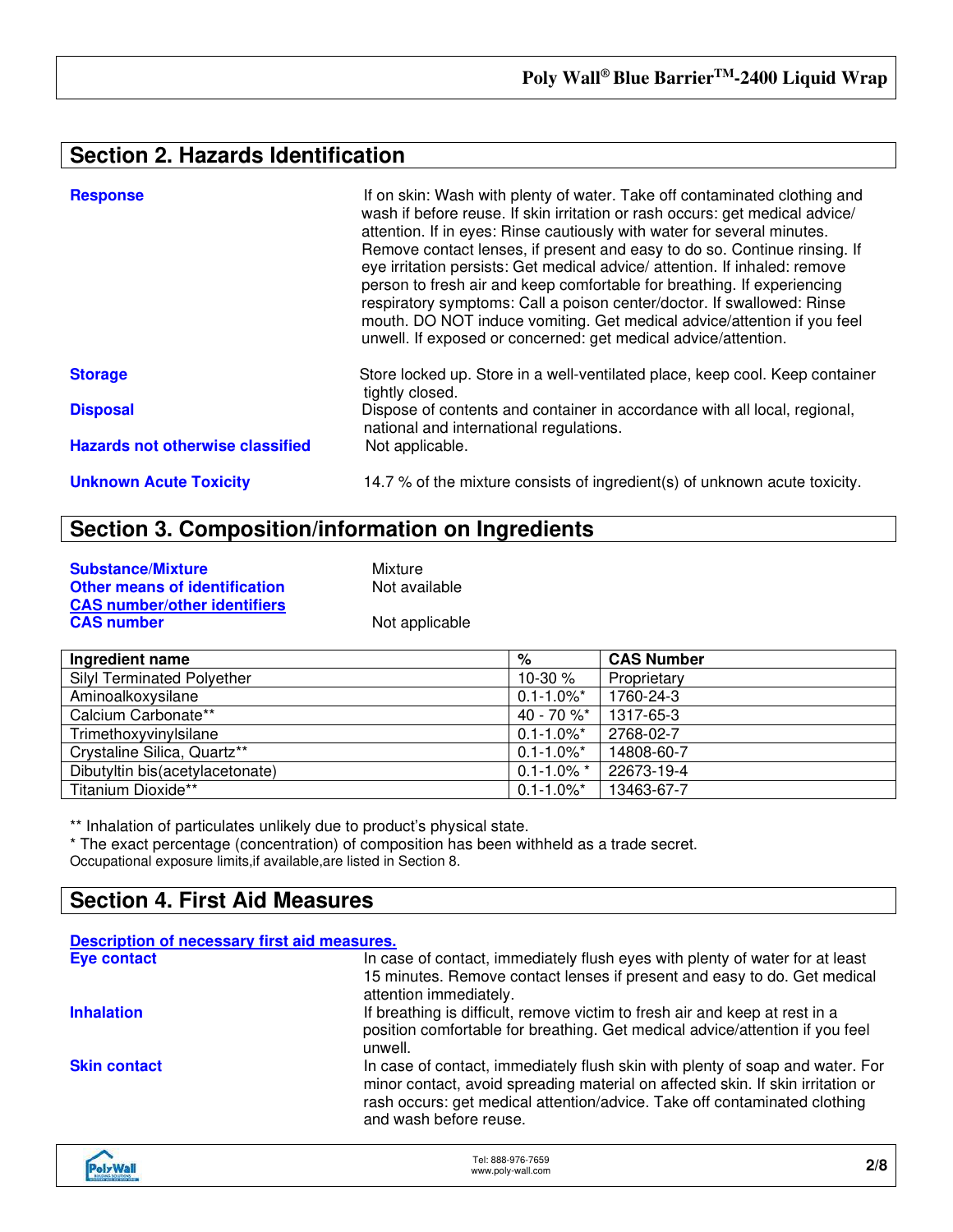## **Section 4. First Aid Measures**

| <b>Ingestion</b>                                   | If swallowed, do not induce vomiting unless directed to do so by medical<br>personnel. Never give anything by mouth to an unconscious person. Get<br>medical advice/attention.                                                                                                                                     |
|----------------------------------------------------|--------------------------------------------------------------------------------------------------------------------------------------------------------------------------------------------------------------------------------------------------------------------------------------------------------------------|
| Most important symptoms/effects, acute and delayed |                                                                                                                                                                                                                                                                                                                    |
| Eye contact                                        | Causes serious eye irritation. Symptoms may include discomfort or pain,<br>excess blinking and tear production, with marked redness and swelling of the<br>conjunctiva.                                                                                                                                            |
| <b>Inhalation</b>                                  | May cause respiratory tract irritation. May cause damage to organs through<br>prolonged or repeated exposure. This product contains crystalline silica.<br>Prolonged or repeated inhalation of respirable crystalline silica from this<br>product can cause silicosis, a serious disabling and fatal lung disease. |
| <b>Skin contact</b>                                | May cause skin irritation. Handling can cause dry skin, discomfort, irritation<br>and dermatitis. May cause an allergic skin reaction.                                                                                                                                                                             |
| <b>Ingestion</b>                                   | Maybe harmful if swallowed. Ingestion may cause discomfort and/or<br>distress, nausea or vomiting.                                                                                                                                                                                                                 |
|                                                    | Indication of immediate medical attention and special treatment needed, if necessary.                                                                                                                                                                                                                              |
| <b>Notes to physician:</b>                         | Symptoms may not appear immediately.                                                                                                                                                                                                                                                                               |
| <b>Specific treatments</b>                         | No specific treatment.                                                                                                                                                                                                                                                                                             |
| <b>Protection of first-aiders:</b>                 | No action shall be taken involving any personal risk or without suitable<br>training. If it is suspected that fumes are still present, the rescuer should<br>wear an appropriate mask or self-contained breathing apparatus. It may be<br>dangerous to the person providing the aid to give mouth to mouth         |

## **Section 5. Fire-Fighting Measures**

| <b>Extinguishing media</b>                         |                                                                                                                                                                              |
|----------------------------------------------------|------------------------------------------------------------------------------------------------------------------------------------------------------------------------------|
| <b>Suitable extinguishing media</b>                | Use extinguishing measures that are appropriate to local circumstances and<br>the surrounding environment.                                                                   |
| Unsuitable extinguishing media                     | Use of water spray when fighting fire may be inefficient.                                                                                                                    |
| <b>Hazardous thermal decomposition</b><br>products | Nitrogen Oxides (corrosive)                                                                                                                                                  |
| <b>Special protective equipment</b>                | Fire-fighters should wear appropriate protective equipment and self-<br>contained breathing apparatus (SCBA) with a full-face piece operated in a<br>positive pressure mode. |

resuscitation.

### **Section 6. Accidental Release Measures**

|                                 | Personal precautions, protective equipment and emergency procedures.                                                                                                                                                                                                     |
|---------------------------------|--------------------------------------------------------------------------------------------------------------------------------------------------------------------------------------------------------------------------------------------------------------------------|
| For non emergency personal      | Evacuate surrounding area. Keep unnecessary and unprotected personnel<br>from entering. Avoid breathing vapor or mist. Provide adequate ventilation.<br>Wear appropriate respirator when ventilation is inadequate. Put on<br>appropriate personal protective equipment. |
| For emergency responders        | If specialized clothing is required to deal with the spillage, take note of any<br>information in Section 8 on suitable and unsuitable materials. See also the<br>information in "For non-emergency personnel.                                                           |
| <b>Enviromental precautions</b> | Avoid disposal of spilled material and runoff and contact with soil, waterways,<br>drains and sewers. Inform the relevant authorities if the product has caused<br>environmental pollution (sewers, waterways, soil, or air).                                            |
|                                 |                                                                                                                                                                                                                                                                          |

| olyWa<br><b>BROWS SOUTHONS</b> | Tel: 888-976-7659<br>www.poly-wall.com | 3/8 |
|--------------------------------|----------------------------------------|-----|
|--------------------------------|----------------------------------------|-----|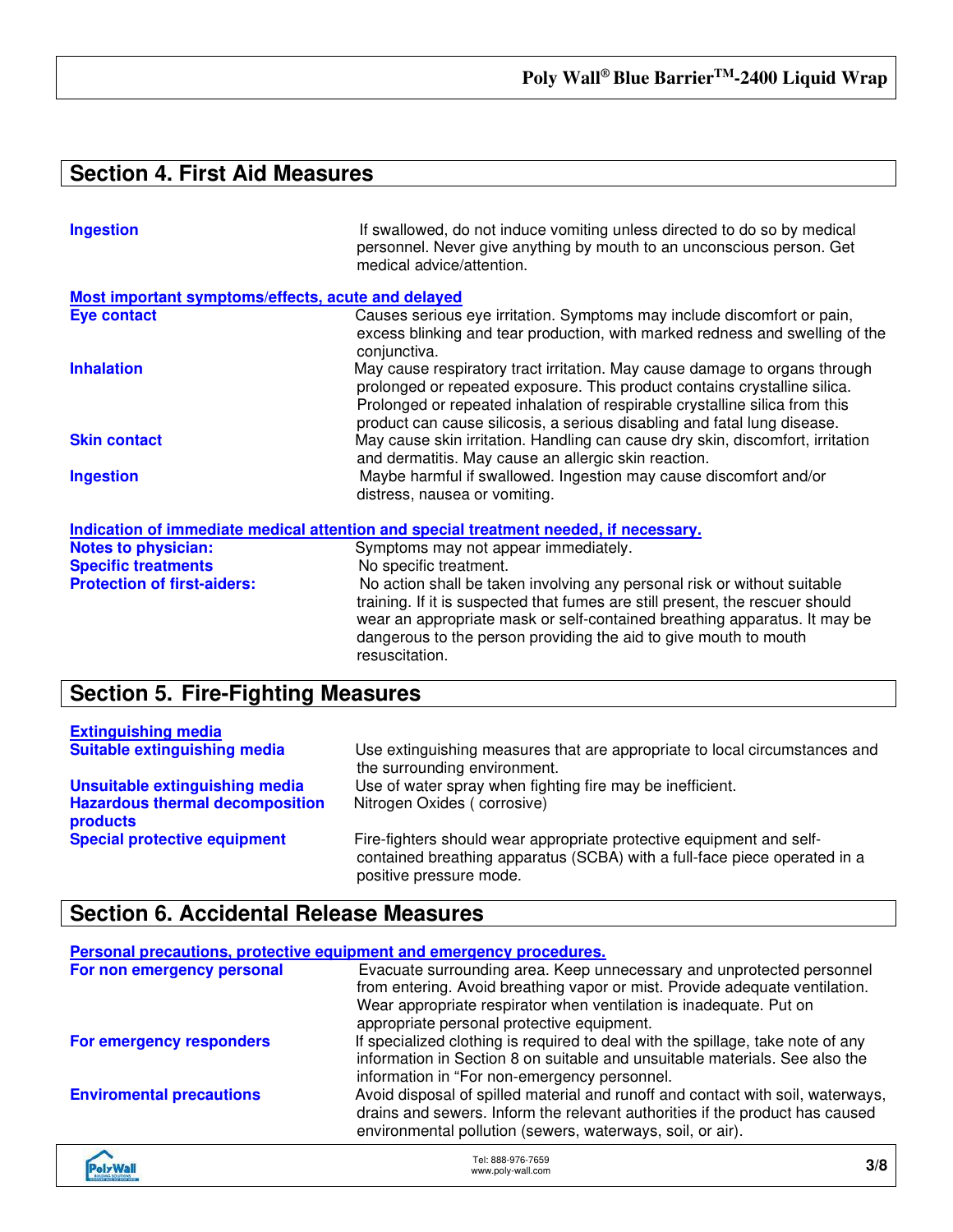### **Section 6. Accidental Release Measures**

#### **Methods and materials for containment and cleaning up**

**Spill Approach release from upwind. Remove all sources of ignition. Use non**sparking tools for clean-up. Prevent entry into sewers, water courses. Stop leak if without risk. Move container from spill area. Contain and collect spillage with non-combustible, absorbent materials i.e. sand, earth, vermiculite or diatomaceous earth and place in container for disposal according to local regulations Dispose of via a licensed waste disposal contractor. See Section 13 for waste disposal.

### **Section 7. Handling and Storage**

| <b>Precautions for safe handling</b>                                   |                                                                                                                                                                                                                                                                         |
|------------------------------------------------------------------------|-------------------------------------------------------------------------------------------------------------------------------------------------------------------------------------------------------------------------------------------------------------------------|
| <b>Protective measures</b>                                             | Use in well- ventilated areas. Wear impervious gloves and eye protection.<br>Do not mix with other chemical products, except as indicated by the<br>manufacturers. Do not get in eyes. Do not get on skin or clothing. Do not<br>breathe vapor or mist. Do not swallow. |
| <b>Advice on general occupational</b><br>hygiene                       | Use good industrial hygiene practices and wear recommended personal<br>protection. Launder contaminated clothing before reuse. Wash hands<br>before eating, drinking or smoking.                                                                                        |
| <b>Conditions for safe storage,</b><br>including any incompatibilities | Store in accordance with local regulations. Store locked up. Keep container<br>tightly closed and sealed until ready to use. Do not store in unlabeled<br>containers. Store at room temperature.                                                                        |

### **Section 8. Exposure Controls/Personal Protection**

#### **Control parameters Occupational exposure limits**

|                              | <b>ACGIH-TLV</b>                |
|------------------------------|---------------------------------|
| Not Available                | Not available                   |
| Not Available                | Not Available                   |
| $5 \text{ mg/m}^3$ (Resp.)   | 5 mg/m <sup>3</sup> (Resp.)     |
| 15 mg/m <sup>3</sup> (Total) |                                 |
| Not Available                | Not available                   |
| $0.05 \,\mathrm{mg/m^3}$     | 0.025 mg/m <sup>3</sup> (Resp.) |
| 0.1 mg/m <sup>3</sup>        | 0.1 mg/m <sup>3</sup>           |
|                              | <b>OSHA-PEL</b>                 |

\*\* Inhalation of particles unlikely due to product's physical state.

| <b>Environmental engineering</b><br><b>controls</b><br><b>Hygiene measure:</b> | Use ventilation adequate to keep exposures (airborne levels of dust, fume,<br>vapor, etc.) below recommended exposure limits.<br>Wash hands, forearms and face thoroughly after handling chemical products,<br>before eating, smoking, and using the lavatory and at the end of the working<br>period. Ensure that eyewash stations and safety showers are close to the<br>work station location. |
|--------------------------------------------------------------------------------|---------------------------------------------------------------------------------------------------------------------------------------------------------------------------------------------------------------------------------------------------------------------------------------------------------------------------------------------------------------------------------------------------|
| <b>Eye/face protection</b>                                                     | Safety eyewear complying with an approved standard should be used when<br>risk assessment indicates this is necessary to avoid exposure to liquid<br>splashes. If contact is possible, the following protection should be worn,<br>unless the assessment indicates a higher degree of protection: Safety glasses<br>with side shields.                                                            |
|                                                                                |                                                                                                                                                                                                                                                                                                                                                                                                   |

| <b>voly Wall</b><br><b>BIROING SOLUTIONS</b><br><b>IST AND AIR STOP AND</b> | Tel: 888-976-7659<br>www.poly-wall.com | 4/8 |
|-----------------------------------------------------------------------------|----------------------------------------|-----|
|-----------------------------------------------------------------------------|----------------------------------------|-----|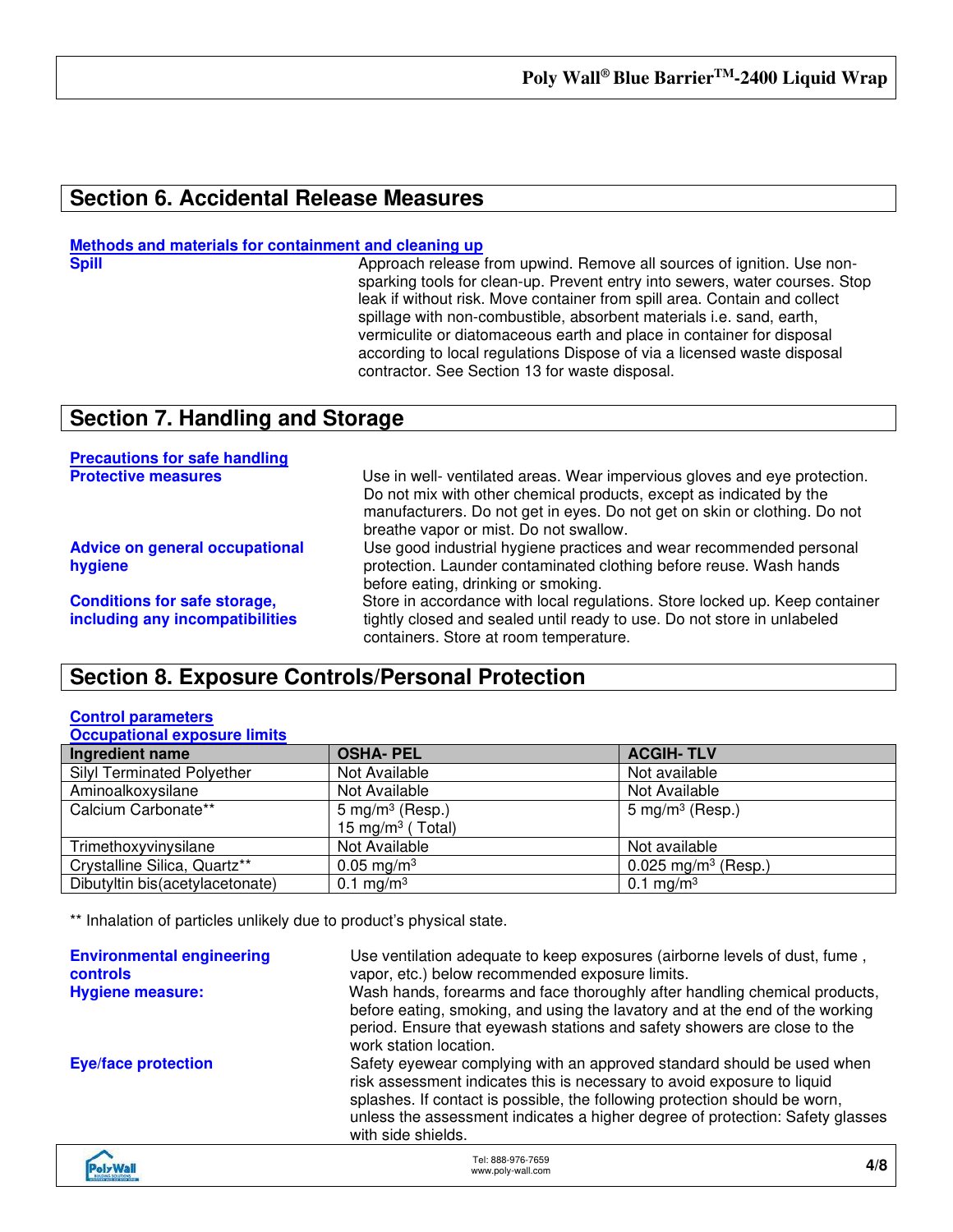### **Section 8. Exposure Controls/Personal Protection**

#### **Skin Protection**

**Hand protection Wear impervious gloves, such as nitrile. Body protection** Wear suitable protective clothing. **Other skin protection** Wear appropriate footwear and any additional skin protection measures should be selected based on the task being preformed and the risks involved. **Respiratory protection** Use a properly fitted, air purifying or supplied air respirator complying with an approved standard if a risk assessment indicates this is necessary. Respirator selection must be based on known or anticipated exposure levels, the hazards of the product and the safe working limits of the selected respirator.

### **Section 9. Physical and Chemical Properties**

**Appearance Physical state Physical state Paste/Gel liquid Color** Blue **Odor** Mint like **Odor threshold** Mild **pH**<br> **pH** No data available<br> **Melting point** COM No data available **Boiling point**<br> **Boiling point**<br> **Elash Point**<br> **Claudion**<br>
Not available **Evaporation rate:** No data available **Lower & upper explosive (flammable) limits Vapor density** No data available **Vapor pressure**<br> **Relative density**<br> **Relative density**<br> **Relative density**<br> **Relative density**<br> **Relative density Relative density Solubility Insoluble Partition coefficient: noctanol/water Auto- ignition temperature** No data available **Decomposition temperature** No data available **Viscosity** 50,000- 80,000 cps **VOC** VOC **VOC** And the same solvents water and exempt solvents

**Melting point** No data available **Not available Flammability (solid, gas)** Not flammable/ not combustible Lower: No data available Upper: No data available No data available

### **Section 10. Stability and Reactivity**

**Conditions to avoid:** Heat. Incompatible materials. **Hazardous decomposition products**

**Reactivity Reactivity No dangerous reaction known under conditions of normal use. Chemical stability** This product is stable under normal storage conditions. **Possibility of hazardous reactions** No dangerous reaction known under conditions of normal use. **Incompatible materials Strong oxidizing agents. Water and moisture.** Carbon oxides. Nitrogen Oxides (NOx). Aldehydes. Methanol.

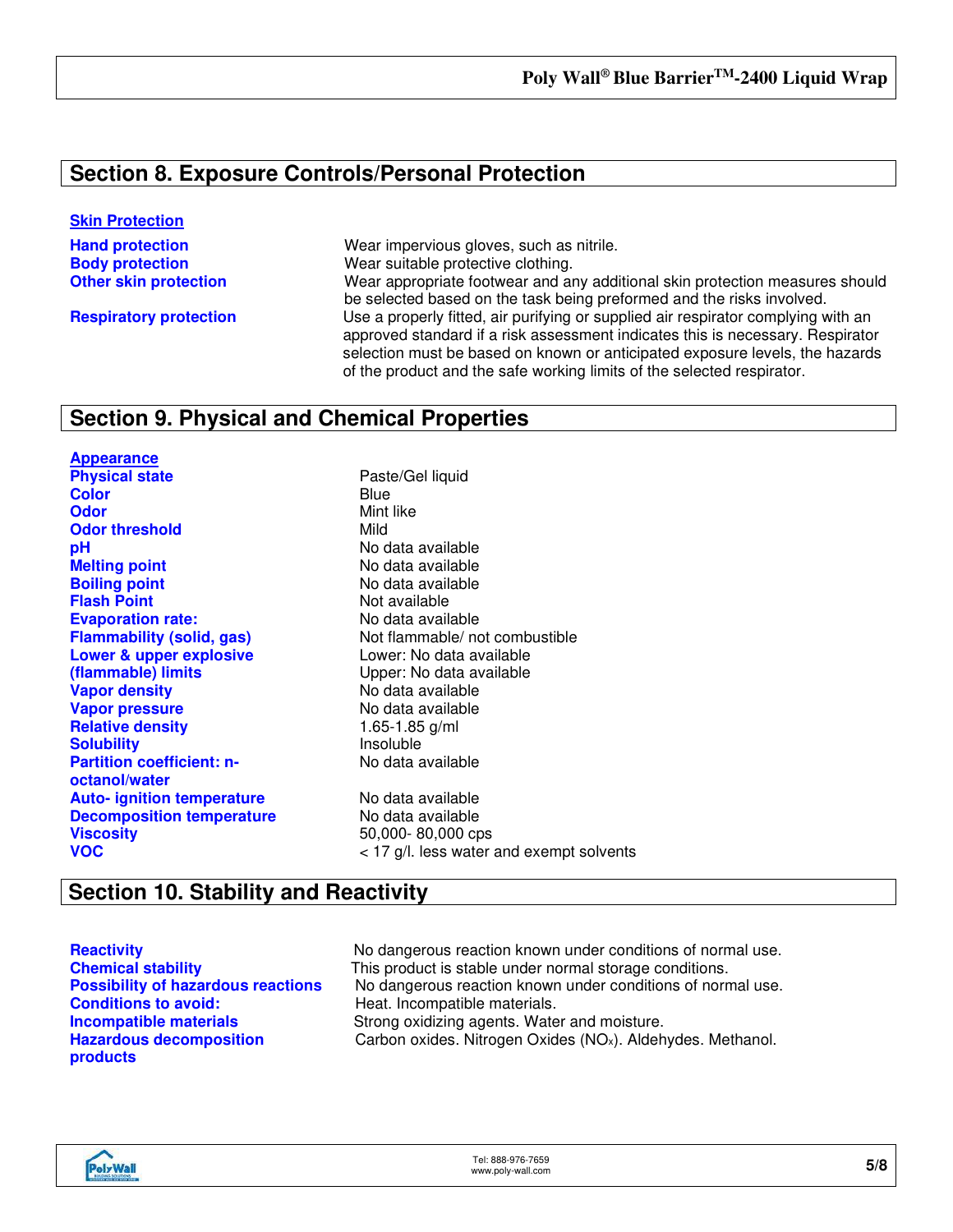### **Section 11. Toxicological Information**

| <b>Likely routes of exposure</b> | Skin contact, eye contact, inhalation and ingestion.                                                                                                                                                                                                                                                               |
|----------------------------------|--------------------------------------------------------------------------------------------------------------------------------------------------------------------------------------------------------------------------------------------------------------------------------------------------------------------|
| <b>Eye contact</b>               | Causes serious eye irritation. Symptoms may include discomfort or pain,<br>excess blinking and tear production, with marked redness and swelling of the<br>conjunctiva.                                                                                                                                            |
| <b>Inhalation</b>                | May cause respiratory tract irritation. May cause damage to organs through<br>prolonged or repeated exposure. This product contains crystalline silica.<br>Prolonged or repeated inhalation of respirable crystalline silica from this<br>product can cause silicosis, a serious disabling and fatal lung disease. |
| <b>Skin contact</b>              | May cause skin irritation. Handling can cause dry skin, discomfort, irritation<br>and dermatitis. May cause an allergic skin reaction                                                                                                                                                                              |
| <b>Ingestion</b>                 | Maybe harmful if swallowed. Ingestion may cause discomfort and/or distress,<br>nausea or vomiting                                                                                                                                                                                                                  |

| Acute Toxicity (ATE <sub>mix</sub> = 5,530 mg/kg) |               |                             |
|---------------------------------------------------|---------------|-----------------------------|
| <b>Chemical name</b>                              | <b>LC50</b>   | <b>LD 50</b>                |
| <b>Silyl Terminated Polyether</b>                 | Not Available | Not Available               |
| Aminoalkoxysilane                                 | Not Available | Oral: $> 7,500$ mg/kg, rat  |
| Calcium Carbonate                                 | Not Available | Oral: $> 6,450$ mg/kg, rat  |
| Trimethoxyvinysilane                              | Not Available | Oral: $>$ 7,000 mg/kg, rat  |
| Crystalline Silica, Quartz                        | Not Available | Oral: $> 10,000$ mg/kg, rat |
| Dibutyltin bis(acetylacetonate)                   | Not Available | Oral: 1,864 mg/kg, rat      |

| Carcinogenicity                   |                                                                                                 |  |
|-----------------------------------|-------------------------------------------------------------------------------------------------|--|
| <b>Chemical Name</b>              | <b>Chemical listed as Carcinogens or Potential Carcinogen</b><br>(NTP, IARC, OSHA, ACGIH, CP65) |  |
| <b>Silyl Terminated Polyether</b> | Not listed                                                                                      |  |
| Aminoalkoxysilane                 | Not listed                                                                                      |  |
| Calcium Carbonate                 | Not listed                                                                                      |  |
| Trimethoxyvinysilane              | Not listed                                                                                      |  |
| Crystalline Silica, Quartz        | N-2, I-1, O-1, ACGIH-A2, CP65                                                                   |  |
| Dibutyltin bis(acetylacetonate)   | Not listed                                                                                      |  |

### **Delayed, Immediate and Chronic Effects of Short and Long Term Exposure.**

| <b>Short-Term</b>                       |                                          |  |
|-----------------------------------------|------------------------------------------|--|
| <b>Skin Corrosion/Irritation</b>        | May cause skin irritation                |  |
| <b>Serious eye Damage/Irritation</b>    | Causes serious eye irritation            |  |
| <b>Respiratory Sensitization</b>        | Not classified                           |  |
| <b>Skin Sensitization</b>               | May cause an allergic reaction           |  |
| <b>STOT- Single exposure</b>            | May cause respiratory irritation         |  |
| <b>Aspiration Hazard</b>                | Not classified                           |  |
| Long-Term                               |                                          |  |
| Carcinogenicity                         | May cause cancer                         |  |
| <b>Germ cell Mutagenicity</b>           | Not classified                           |  |
| <b>Reproductive Toxicity</b>            | May damage fertility or the unborn child |  |
| <b>STOT- Repeated exposure</b>          | Not classified                           |  |
| <b>Synergistic/Antagonistic Effects</b> | Not classified                           |  |

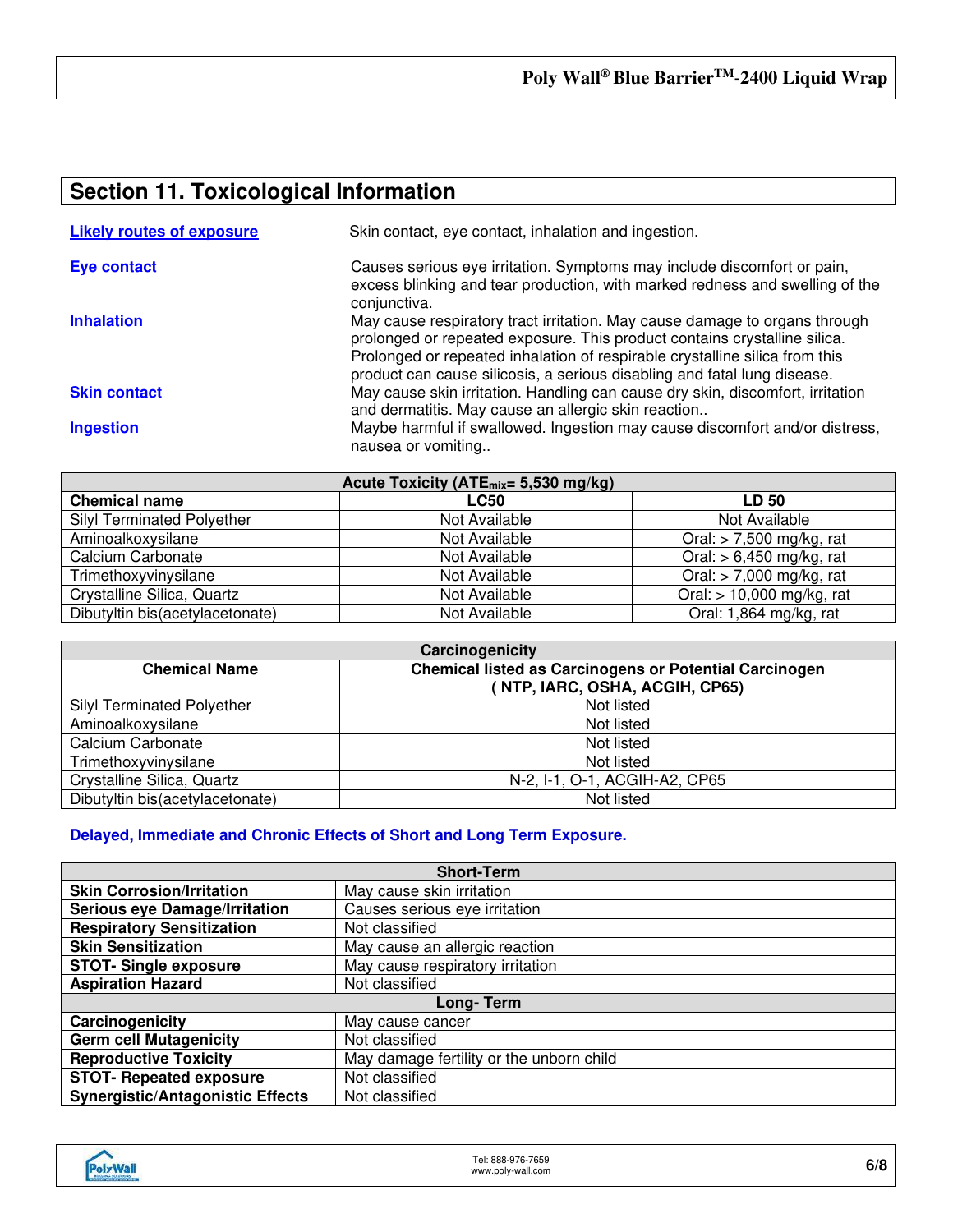### **Section 12. Ecological Information**

**Ecotoxicity May cause long-term adverse effects to the aquatic environment. Keep from** entry into sewers and waterways.

| <b>Ecotoxicity</b>                |                            |                             |
|-----------------------------------|----------------------------|-----------------------------|
| <b>Chemical Name</b>              | EC50/NOEC-48 hours         | LC50/NOEC-96 hours          |
| <b>Silyl Terminated Polyether</b> | Not available              | Not available               |
| Aminoalkoxysilane                 | 81 mg/l, Daphnia magna     | 597 mg/l, Brachydanio rerio |
| Calcium Carbonate                 | Not available              | Not available               |
| Trimethoxyvinysilane              | 168.7 mg/l, Daphnia magna  | 597 mg/l, Brachydanio rerio |
| Crystalline Silica, Quartz        | Not available              | Not available               |
| Dibutyltin bis(acetylacetonate)   | 0.0036 mg/l, Daphnia magna | Not available               |

**Persistence and degradability No information available.**<br>**Rioaccumulation No information available. Mobility in Soil Mobility in Soil No information available. Other adverse effects** No information available.

**No information available.** 

### **Section 13. Disposal Considerations**

**Disposal methods** Dispose of contents/containers in accordance with all local, state, tribal, provincial, and federal regulations.

### **Section 14. Transportation Information**

### **DOT/IATA**

|                               | <b>DOT Classification</b> | <b>IATA</b>   |
|-------------------------------|---------------------------|---------------|
| <b>UN Number</b>              | Not Regulated             | Not Regulated |
| <b>UN Proper Shipping</b>     | Not Regulated             | Not Regulated |
| <b>Name</b>                   |                           |               |
| <b>Transportation hazard</b>  | N/A                       | N/A           |
| class                         |                           |               |
| <b>Packing Group</b>          | N/A                       | N/A           |
| <b>Additional Information</b> |                           |               |